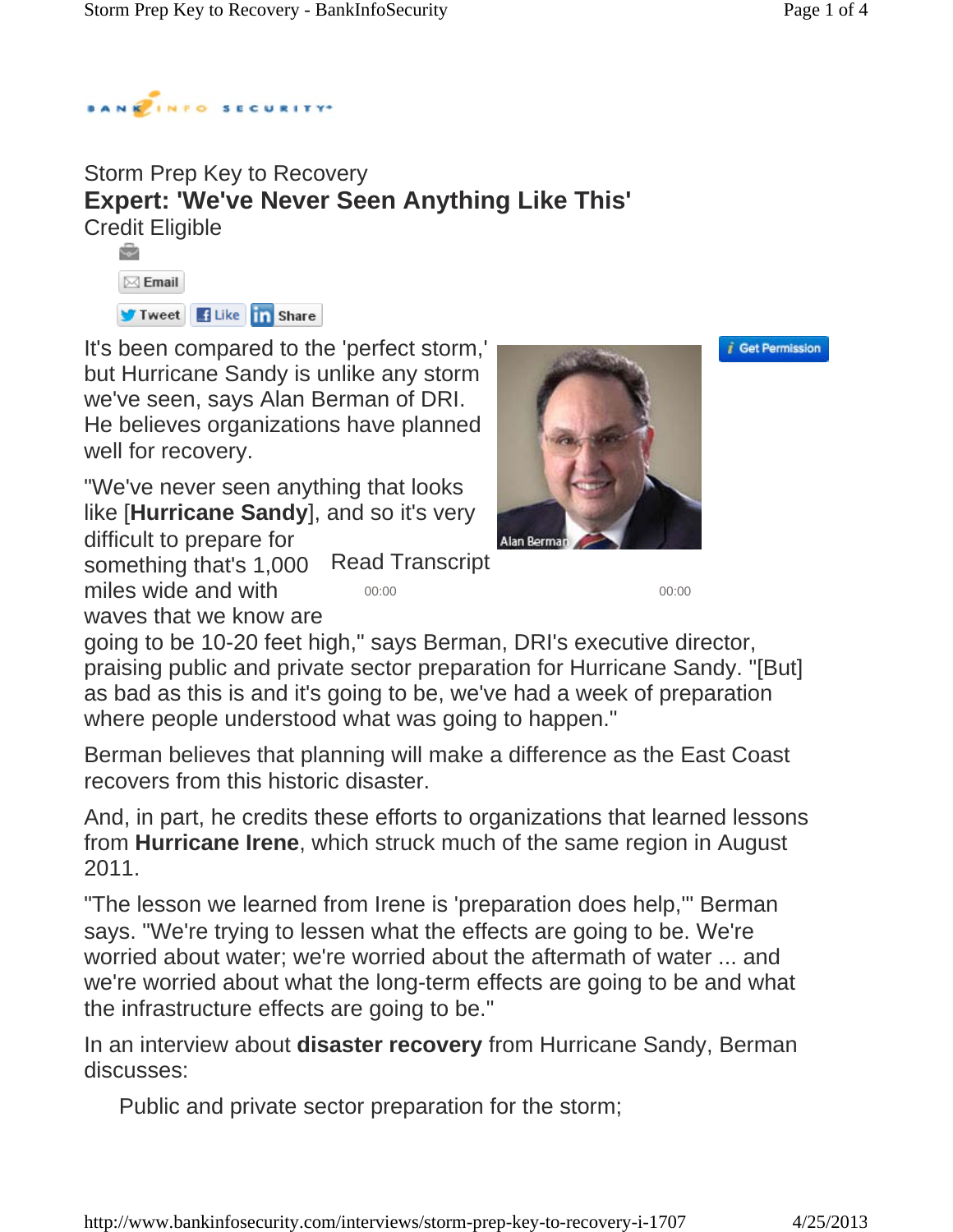Key information security issues to be addressed;

Critical post-disaster issues.

In addition to serving as leader of the Disaster Recovery Institute, Berman is co-chair for the Alfred P. Sloan Foundation committee to create the new standard for the US Private Sector Preparedness Act. He is a CBCP, a NFPA committee member, a member of the ASIS BCP technical committee, a member of the committee of experts for ANSI-ANAB and a former member of the NY City Partnership for Security and Risk Management, Over a career that has spanned 25 years, he has served as a president and CIO for a major financial institution, national practice leader for operational resiliency at PricewaterhouseCoopers and global business continuity practice leader for Marsh.

Follow Tom Field on Twitter: @SecurityEditor ÷



Tweet Hike in Share

 $\boxtimes$  Email

ARTICLE **Privacy & Security: 2013 Outlook**

How will mobility, evolving threats and legislative trends impact privacy and security...



*i* Get Permission

## Latest Tweets and Mentions